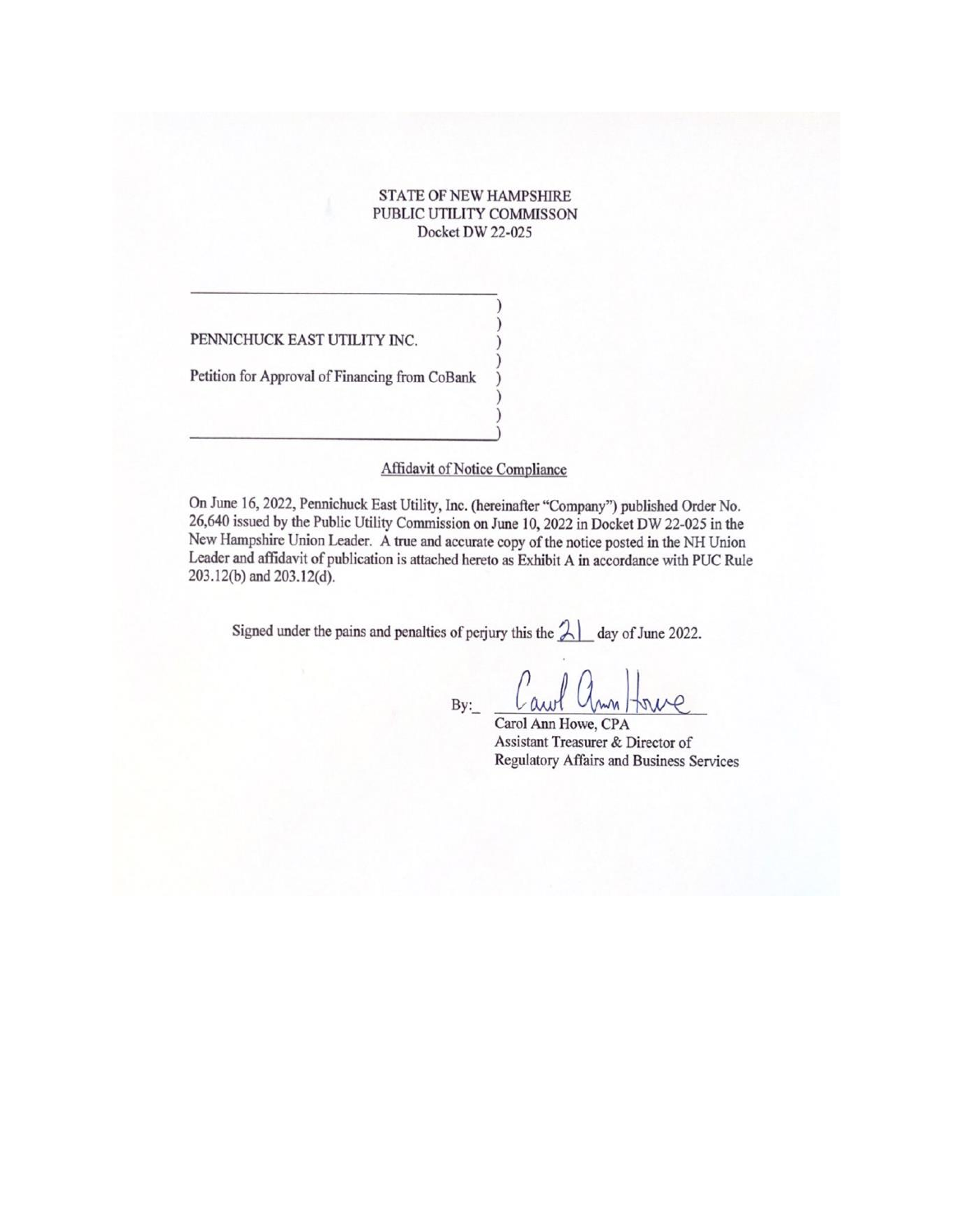# EXHIBIT A

Copy of the Notice and Affidavit of Publication in the NH Union Leader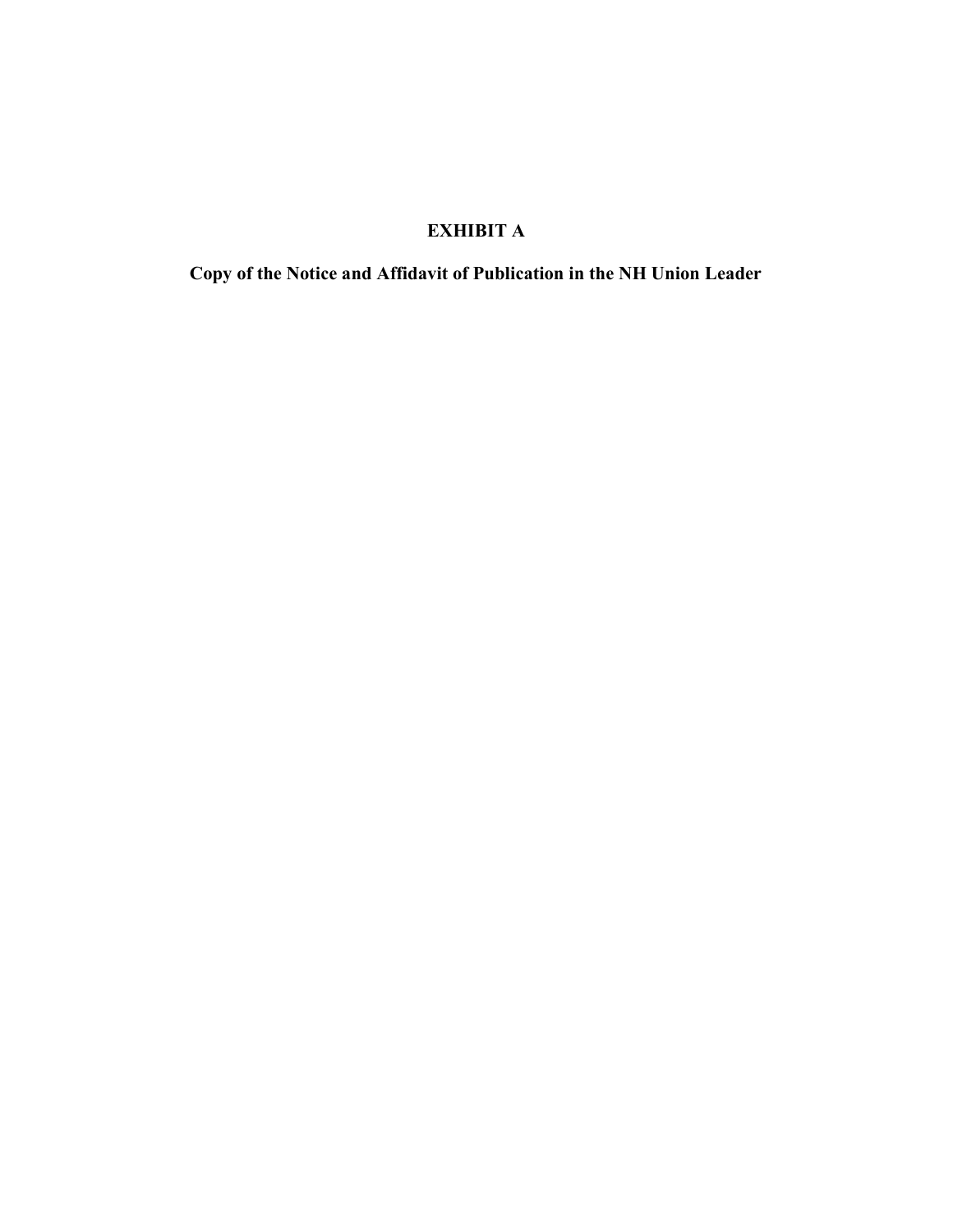#### **ZONING BOARD OF ADJUSTMENT TOWN OF PELHAM, NEW HAMPSHIRE LEGAL NOTICE OF DECISION**

The Board of Adjustment met on Monday, June 13, 2022, at 7:00 pm at the Pelham Town Hall, 6 Village Green, Pelham, NH and voted on the following petitions:

**ZO2022-00006 - WALKER, Richard & Ethel** - 81 So. Shore Drive - Map 31 Lot 11-268 - Seeking a Variance concerning Article III, Section 307-12 Table 1, & Article VII, Section(s) 307-41A, 307-41B of the Zoning Ordinance to permit an existing seasonal camp structure and garage to be demolished and replaced with a 32' x 36' 2-bedroom year-round residence with a 10' x 36' deck and an attached 24' x 30' garage on a undersized and nonconforming lot with less than 200' of frontage. The construction will be shifted to meet the 15' setbacks but will be located within the 50' WCD setback and the deck and

### **MORTGAGEE'S NOTICE OF SALE OF REAL PROPERTY**

By virtue of a Power of Sale contained in a certain mortgage given by **John J. Wemmitt** ("the Mortgagor(s)") to Mortgage Electronic Registration Systems, Inc. as nominee for Countrywide Home Loans, Inc., dated August 17, 2005 and recorded in the Hillsborough County Registry of Deeds in Book 7529, Page 2069 (the "Mortgage"), which mortgage is held by THE BANK OF NEW YORK MEL-LON FKA THE BANK OF NEW YORK, AS TRUSTEE FOR THE CERTIFICATEHOLDERS OF CWALT, INC., ALTERNATIVE LOAN TRUST 2005-54CB, MORT-GAGE PASS-THROUGH CERTIFI-CATES, SERIES 2005-54CB, the present holder of said Mortgage, pursuant to and in execution of said power and for breach of conditions of said Mortgage and for the purposes of foreclosing the same will sell at:

Public Auction on

July 27, 2022 at

10:00 AM

Said sale being located on the mortgaged premises and having a present address of 156 Merrimack Street, Manchester, Hillsborough County, New Hampshire. The premises are more particularly described in the Mortgage.

For mortgagor's(s') title see deed recorded with the Hillsborough County Registry of Deeds in Book 6599, Page 281. NOTICE

PURSUANT TO NEW HAMP-SHIRE RSA 479:25, YOU ARE HEREBY NOTIFIED THAT YOU HAVE A RIGHT TO PETITION THE SUPERIOR COURT FOR THE COUNTY IN WHICH THE MORT-GAGED PREMISES ARE SITU-ATED, WITH SERVICE UPON THE MORTGAGEE, AND UPON SUCH BOND AS THE COURT MAY REQUIRE TO ENJOIN THE SCHEDULED FORECLOSURE SALE.

The address of the mortgagee for service of process is  $2\tilde{1}/2$ <br>Beacon Street. Concord. NH Beacon Street, Concord, NH 03301 and the name of the mortgagee's agent for service of process is CT Corporation System.

The Petition and subsequent docket filings, other than information for which confidential treatment is requested of or granted by

PEU represented in its Petition that the proposed financing will be used to repay and refinance funds advanced from the Company's fixed asset line of credit (FALOC). According to PEU, FALOC funds were used to finance approximately \$665,936 in capital improvements in 2021 for several specific projects, routine maintenance capital projects, and other nonrecurring capital expenditures that were not eligible for financing through either the State's Revolving Loan Fund or the State's Drinking Water and Groundwater Trust Fund, both administered by the Department of Environmental **Services** 

You can contact the New Hampshire Banking Department by e-mail at nhbd@banking.nh.gov. For information on getting help with housing and foreclosure issues, please call the foreclosure information hotline at 1-800-437-5991. The hotline is a service of the New Hampshire Banking Department. There is no charge for this call.

The Property will be sold subject to all unpaid real estate taxes and all other liens and encumbrances which may be entitled to precedence over the Mortgage. Notwithstanding any title information contained in this notice, the Mortgagee expressly disclaims any representations as to the state of the title to the Property involved as of the date of the notice of the date of sale. The property to be sold at the sale is "AS IS WHERE IS".

TERMS OF SALE

A deposit of Five Thousand (\$5,000.00) Dollars in the form of

## **Legal Notice**

**STATE OF NEW HAMPSHIRE PUBLIC UTILITIES COMMISSION DW 22-025 PENNICHUCK EAST UTILITY, INC. 2022 Petition for Approval of Financing from CoBank, ACB1 Order Nisi Approving Financing O R D E R N O. 26,640**

**June 10, 2022** In this order, the Commission approves a petition of Pennichuck East Utility, Inc. (PEU, or the Company) to borrow a principal amount of \$665,936 from CoBank for a 25-year term to finance certain 2021 capital projects not otherwise funded. The estimated rate impact of this financing on the average residential water customer bill would be an addition of approximately \$0.55 per month. **I. BACKGROUND**

PEU filed a petition on April 13, 2022, requesting Commission approval of financing from CoBank (Petition). The Petition was supported by the pre-filed written testimony of Larry D. Goodhue and John J. Boisvert. On April 20, 2022, PEU filed a copy of City of Nashua Resolution R-22-019 approving the proposed financing.

On June 3, 2022, the Department of Energy (DOE) filed a letter from Robyn J. Descoteau, a utility analyst with the DOE Water Group, Regulatory Support Division, stating that DOE "takes no exception" to the Petition and "does not recognize a need to further supplement this docket's record and considers it complete for consideration;" no substantive analysis or recommendation was provided. DOE Letter of 6/3/22.

the Commission, are posted to the Commission's website at https:// www.puc.nh.gov/Regulatory/Doc ketbk/2022/22- 025.html. **II. PETITION**

# **A. Financing Request**

**ORDERED NISI,** that subject to the effective date below, PEU's proposed financing for a \$665,936 loan from CoBank, under the terms and conditions and for the purposes described in this order, **APPROVED;** and it is

PEU represented that the financing of projects through this loan will not significantly impact rates and will facilitate capital improvements made in the ordinary course of PEU's business at the most favorable terms available. PEU further represented that the proposed financing is secured by PEU's equity interest in CoBank and a guaranty by Pennichuck Corporation, PEU's parent company. The loan will amortize over 25 years at an estimated interest rate of 4.50 percent per year. PEU estimates debt issuance costs of less than \$10,000. PEU requested approval of the proposed financing by June 30, 2022, for effect by July 31, 2022, to permit the Company to close on the term loan and incorporate the financing costs in the final surcharge under the Company's QCPAC filing in

> *1 Agricultural Credit Bank*  $[UL - June 16]$

#### Docket DW 22-005. **B. Request for Confidential Treatment**

PEU requests confidential treatment of certain loan documentation comprised of a nonbinding summary of terms and conditions. According to PEU, these terms and conditions are not final, are the subject of further negotiation, and are considered confidential by CoBank. Further, PEU asserts that disclosing these terms would disadvantage PEU in future negotiations with lenders.

### **III. COMMISSION ANALYSIS A. Financing Request**

Pursuant to RSA 369:1, public utilities engaged in business in New Hampshire may issue evidence of indebtedness payable more than 12 months after the date thereof only if the Commission finds the proposed issuance to be "consistent with the public good." RSA 369:4. Analysis of the public good involves looking beyond the actual terms of the proposed financing to the use of the funds and the effect on rates to ensure the public good is protected. *Appeal of Easton*, 125

# **Legal Notice**

N.H. 205, 211 (1984). "[C]ertain financing related circumstances are routine, calling for more limited Commission review of the purposes and impacts of the financing, while other requests may be at the opposite end of the spectrum, calling for vastly greater exploration of the intended uses and impacts of the proposed financing." *Lakes Region Water Company*, Inc., Order No. 25,753 (January 13, 2015) at 4-5. The Commission engages in a more limited review for routine financing requests. *Pennichuck Water Works, Inc.,* Order No. 26,247 at 4 (May 3, 2019). A routine request is one that "will have no discernible impact on rates or deleterious effect on capitalization, [and] in which the funds are to enable. investments appropriate in the ordinary course of utility operations." *Id. 5* (citing *Public Service Company of New Hampshire,* Order No. 25,050 at 13 (December 8, 2009).

Based on the record, we find the proposed CoBank financing have a minimal impact on customer rates (an estimated \$0.55 increase in the average customer's monthly bill, or 0.65%). The proposed financing will not affect PEU's capitalization as it has an all-debt capital structure. *See Pennichuck East Utility, Inc.,* Order No. 26,179 at 14 (October 4, 2018). The borrowed funds will support investments made in the ordinary course of PEU's business. The Commission acknowledges the Company's immediate need to repay, refinance, and convert amounts on its FALOC into longterm debt to maintain adequate liquidity. The conversion of amounts on the FALOC into long-term debt is an integral part of PEU's QCPAC. See Order No. 26,179 at 16 (approving QCPAC mechanism). The QCPAC mechanism requires that the underlying capital projects must be funded by Commission-approved financings to be eligible for recovery. *Id.* at 11.

For these reasons, we find this to be a routine financing request and conclude that this financing is for the public good. Accordingly, we approve the Company's request pursuant to RSA 369:1 and 369:4. This order approving the CoBank financing is issued on a *nisi* basis so that interested parties may have an opportunity to respond to the financing proposal and request a hearing.

### **A. Request for Confidential Treatment**

If that doesn't happen, and it feels like it won't, these Finals won't be a total loss for the Celtics. They will still have lessons from the Warriors and Curry, Finals masters, about what it takes to win on the biggest stage.  $\bullet$ 

The Commission applies a three-step balancing test to determine whether documents should be kept from disclosure as "confidential, commercial, or financial information" under RSA 91A:5, IV. *Pennichuck Water Works, Inc.,* Order No. 26,121 at 6 (April 20, 2018) (citing *Lambert v. Belknap County Convention,* 157 N.H. 375, 382-83 (2008)). Applying this test, the Commission first inquires whether the information involves a privacy interest and then asks if there is a public interest in disclosure. *Id*. at 7. Finally, the Commission must balance "those competing interests and decide whether disclosure is appropriate. *Id.*

We find that PEU and CoBank have a privacy interest in the documentation of the summary of terms and conditions of the loan documents, particularly in light of the fact that the specific terms are

still under negotiation. PEU contends that public disclosure of these terms and conditions would harm PEU and its customers by impairing PEU's ability to effectively negotiate debt financings with lenders, thus, resulting in a competitive disadvantage. While we find that the public has an interest in knowing the terms of the loan and its financial impact on PEU and its customers, on balance, we determine that the interest of PEU in maintaining confidentiality outweighs the public's interests. As a result, we find that confidential treatment of the summary documents identified by PEU should remain confidential. Therefore, we grant PEU's motion for confidential treatment of those loan documents.

### **Based upon the foregoing, it is hereby**

**FURTHER ORDERED,** that PEU's motion for confidential treatment of certain loan documents is **GRANTED;** and it is

"Just his personality, no moment is too big for him in terms of hooping, enjoying himself, embracing hostile crowds, or if we're at home enjoying the home atmosphere," he said.

> **FURTHER ORDERED**, that the Company shall cause a copy of this order to be published once in a statewide newspaper of general circulation or of circulation in those portions of the state where operations are conducted, with such publication to be no later than June 20, 2022 and to be documented by affidavit filed with the Commission on or before July 7, 2022; and it is

**FURTHER ORDERED,** that all persons interested in responding to this order be notified that they may submit their comments or file a written request for a hearing which states the reason and basis for a hearing no later than June 17, 2022 for the Commission's consideration; and it is

**FURTHER ORDERED,** that any party interested in responding to such comments or request for hearing shall do so no later than June 24, 2022; and it is

**FURTHER ORDERED,** that this order shall be effective July 10, 2022, unless the Petitioner fails to satisfy the publication obligation set forth above or the Commission provides otherwise in a supplemental order issued prior to the effective date.

By order of the Public Utilities Commission of New Hampshire this tenth day of June, 2022.

Daniel C. Goldner Chairman Pradip K. Chattopadhyay Commissioner Carleton B. Simpson Commissioner

# **Legal Notice**

steps will be located 6' from the side setbacks where 15' is required. Also, replacing and relocating septic, setback will be 110' from WCD where 125' is required. The Zoning Board voted to **AP-PROVE** the Variance with conditions.

**ZO2020-00008(2) - LO-SCHI, Constance** - 120 West Shore Drive - Map 30 Lot 11-142 - Seeking a one year extension of approval of the Variance concerning Article III section 307-8-C & 307-12, Table 1 of the Zoning Ordinance to permit the applicant /owner to move and make improvements to a pre-existing nonconforming lot by moving and replacing the house, septic system and well into conforming setbacks. Variance granted May 11, 2020, final approval granted July 13, 2020. The Zoning Board voted to **APPROVE** one year extension.

**ZO2022-00010 - OUEL-LETTE, Lance** - 24 Cardinal Drive - Map 41 Lot 6-148 - Seeking a Variance concerning Article III, Section 307-12, C, & Table 1-Dimensional Requirements of the Zoning Ordinance to permit container pods, trailers, storage bins and other similar equipment to either be classified as non-buildings so that they are exempt from setback requirements for this lot; or to permit container pods, trailers, storage bins and other similar equipment to be located within 5 feet of the front and side boundaries of this lot, which is the Industrial Zone. The Zoning Board voted to **APPROVE**

the Variance with a stipulation. **ZO2022-00011 - MA-GUIRE, James. T & Angela J** - 124 West Shore Drive - Map 30 Lot 11-111 - Seeking a Variance concerning: Article III, Sections 307-8, 307-12, & 307-41 of the Zoning Ordinance to permit the construction of a 12' x 25' deck with a landing and stairs to be built on the pond side of the

existing, non-conforming home. The Zoning Board voted to **AP-**

**PROVE** the Variance with a condition. **ZO2022-00012 - ACCOM-ANDO, Michael W. & Karen A.** - 96 Mulberry Lane - Map 24 Lot 12-44-4 - Seeking a Variance concerning: Article VII, Sections 307-41B of the Zoning Ordinance to permit an existing inground swimming pool to remain within the Wetland Conservation District (WCD). The Zoning Board voted to **APPROVE** the Variance with con-

ditions. **ZO2022-00013 - WITH-ROW, Leanne - 23 So. Shore Drive - Map 30 Lot 11-216** - Seeking a Variance concerning: Article III, Sections 307-12, Table 1 of the Zoning Ordinance to permit construction of a 12' x 16' shed one foot off the property line where a shed of this size would need to meet the minimum 15' side yard setback. The Zoning Board voted to **APPROVE** the Variance.

(UL - June 16)

a certified check or bank treasurer's check or other check satisfactory to Mortgagee's attorney will be required to be delivered at or before the time a bid is offered. The successful bidder(s) will be required to execute a purchase and sale agreement immediately after the close of the bidding. The balance of the purchase price shall be paid within thirty (30) days from the sale date in the form of a certified check, bank treasurer's check or other check satisfactory to Mortgagee's attorney. The Mortgagee reserves the right to bid at the sale, to reject any and all bids, to continue the sale and to amend the terms of the sale by written or oral announcement made before or during the foreclosure sale. The description of the premises contained in said mortgage shall control in the event of an error in this publication.

Dated at Newton, Massachusetts, on May 23, 2022.

THE BANK OF NEW YORK MELLON FKA THE BANK OF NEW YORK, AS TRUSTEE FOR THE CERTIFICATEHOLDERS OF

> CWALT, INC., ALTERNATIVE LOAN TRUST 2005-54CB, MORTGAGE PASS-THROUGH CERTIFICATES, SERIES 2005-54CB By its Attorney, Autumn Sarzana Harmon Law Offices, P.C. PO Box 610389 Newton Highlands, MA 02461 603-669-7963 21406

(UL - June 2, 9, 16)

first 11 shots in the fourth and three of their first four free throws. They mixed in three turnovers during that same stretch to round out

the stench of flop sweat and frustrating for the Celtics failure.

It was reminiscent of Game 4's hideous fourth quarter. That's when Boston made one shot in the final five minutes as the Warriors closed the game with a 17-3 run. The Celtics had a similar collapse when they lost Game 5 against Milwaukee in the second round, and they came within a missed Jimmy Butler 3-pointer of having an all-time collapse in Game 7 of the Eastern Conference Finals.

And all of that is reminiscent of the late-game crashes that plagued Boston's slow start to the season, an issue that, apparently, hasn't been resolved. As has been mentioned in this space before, the Celtics were 13-22 in "clutch" (decided by five points or fewer) games during the regular season. They were so good and beating teams so handily that their lategame issue barely mattered during the season, and it didn't matter enough during the first three rounds of the playoffs. The Finals and

these champion Warriors, however, seem to be a dif-

ferent story.

Being so close but stumbling near the end is

and their followers, but it's not unprecedented. Losing after deep playoff runs used to be a prerequisite for Eastern Conference contenders. Before they could win a title, Michael Jordan and the Bulls had to lose and learn from Isaiah Thomas and the Pistons, who had to lose and learn from Larry Bird and the Celtics before they could

win.

That exact pattern hasn't held up in the current NBA, but there is a similar trend that should help Boston fans feel better — players as young as Tatum (24) and Brown (25) don't usually lead their teams to titles. LeBron James didn't win his first championship until he was 27, and that was after losing in his first two Finals appearances. Curry was 27 in 2015 when he won his first with Golden State. Kevin Durant was 28 for his first, and he had to join the Warriors to get it. There are exceptions, but most with good reason. Magic Johnson won his

first at age 20, but he was playing with 33-year-old Kareem Abdul-Jabbar. Tim Duncan was 23, but he was

playing with 33-year-old David Robinson. Kobe

Bryant was 21, but he was playing with 27-year-old Shaquille O'Neal.

Who knows, maybe these young Celtics won't have to wait. They came back from a 3-2 deficit against the defending champion Bucks and Giannis Antetokounmpo. They have shown they can outplay the Warriors for long stretches, including in the fourth quarter, like they did in Game 1. Tatum is due for a big game, and there are enough streaky role players (Horford, Smart, White, Grant Williams, Payton Pritchard) that a couple of them could get hot at any moment.

Tim O'Sullivan is a regular contributor to the Union Leader.

**Celtics**

### masslive.com

BOSTON — There have been at least a few moments throughout the NBA Finals where the Celtics have been dinged up by the officiating. That was again the case in Game 5 where the Celtics picked up a couple of technical fouls and lost composure down the stretch of the game.

Boston's officiating lowwhere Marcus Smart was hit by a tech, an offensive foul then a delay of game all within a few minutes. There was some frustration that boiled over throughout

couldn't bounce back as Thursday at TD Garden. they fell in Game 5.

Al Horford said they know they need to have deal with the officiating while the players focus on the game.

light came during a stretch We just need to go out there "We addressed it, and we understand that we have to move past it," Horford said. "The officials are not perfect at the end of the day. and focus on us, on what we need to do. I believe that the group understands that, and that's our intention."

the game and the Celtics 6, which is set for 9 p.m. Golden State leads the series, three games to two.

Boston coach Ime Udoka tions being had at times," "Just too many conversa-Udoka said of the officials. "Feels like after foul calls or dead balls, free throws, timeouts, there's somebody talking to a ref. Something we emphasized early in the season and had gotten away from quite a bit. So something we got to spend our energy on the game, and everything else going in between, other than the referees.

The Celtics will need to bounce back in Game at, for sure."

"An area we can be better

Sports / Notices

# **Celtics' Horford: Focus needs to be on the game, not refs**

# NBA

### Reuters

Golden State Warriors guard Klay Thompson earned the nickname "Game Six Klay" due to his spectacular play in those critical contests but said he is not looking to force the issue in Game 6 of the Finals on Thursday.

Thompson has been steadily warming up during the series and the game offers the Warriors a chance to beat the Celtics on the road and claim their fourth championship in eight years. "It's obviously a nickname I earned and I want to live up to it," Thompson said on Wednesday.

"At the same time, I don't want to go in there and play

hero ball. I'm just going to reel devoted to his Game be in there and be myself, 6 heroics and Thompson do what I've been doing the has admitted to watching last few games. I know that it when he finds himself in will allow us to be successful."

Thompson plans to tap into his killer instinct, which he said means playing with "incredible intensity, force and will."

Thompson has averaged over 20 points and shot nearly 50% from 3-point range in 12 career Game 6s.

The most memorable came when he scored 41 points and made 11 threes to lead the Warriors to a come-from-behind win over the Thunder in the Western Conference Finals in 2016.

YouTube has a highlight

a shooting slump like the one he was in earlier in the series.

"Game 6 Klay, I don't know how he's been able to do it," his fellow sharpshooting guard Stephen Curry said.

"He has a knack for those type of big moments. Just so happened to be Game 6. And he has another opportunity to add to that tale."

....................... From Page B3

# **Warriors look for 'Game 6 Klay' to help deliver a championship**

### masslive.com

It didn't take Cale Makar long to become a superstar.

Makar is a favorite to win the Norris Trophy. Betting sites have him as the most likely player to win the Conn Smythe Trophy for the MVP of the NHL's postseason.

At age 23, just three years after winning the Hobey Baker Award and leading UMass to the program's first Frozen Four, he's one of the best players in the best hockey league in the world.

Lightning, Makar credited some of his early success to his time at UMass and his decision to stay with the Minutemen for a second season.

of the Stanley Cup Final would work wonders for "For me, going into college, my goal was that twoyear plan. Coming out of my first year, there were talks about me coming to the Avalanche. But overall I thought that there were aspects of my game that weren't developed enough yet. Defensive aspects and stuff," he told NHL Tonight. "I felt like that second year

On the eve of the start against the Tampa Bay me."

# NHL

# **Makar, in Stanley Cup Final, credits UMass for his progress**